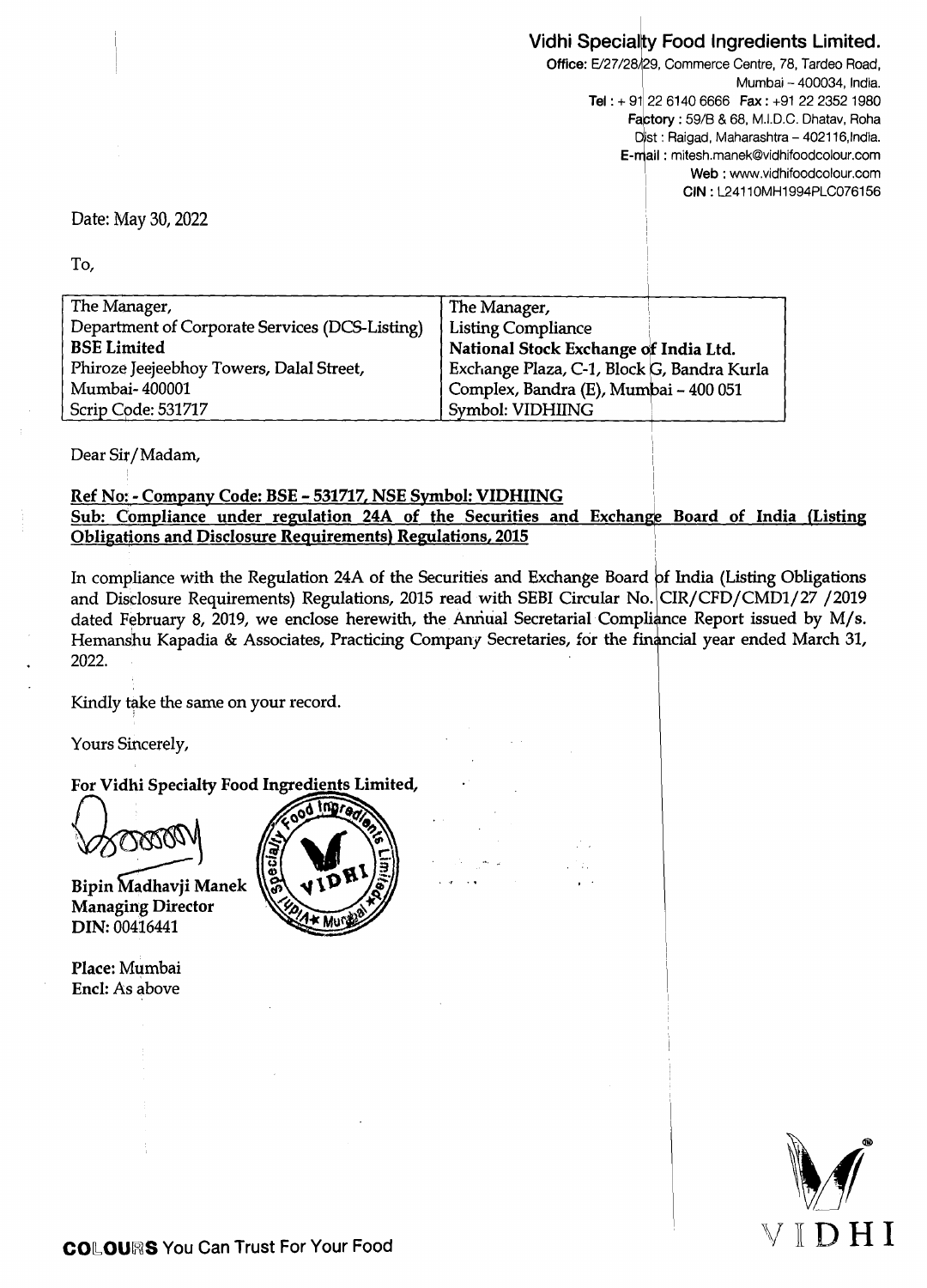# **HEMANSHU KAPADIA & ASSOCIATES**

## **COMPANY SECRETARIES**

Office No. 12, 14th Floor, Navjivan Society, Building No.3 Lamington Road, Mumbai-400 008 Tel: 022- 6631 0888/6631 4830 E-mail: hemanshu@hkacs.com Website: hkacs.com

#### **SECRETARIAL COMPLIANCE REPORT OF VIDHI SPECIALTY FOOD INGREDIENTS LIMITED FOR THE YEAR ENDED MARCH 31, 2022**

I, Hemanshu Kapadia, Proprietor of **M/s. Hemanshu Kapadia & Associates,** Practicing Company Secretaries, having office at Office No. 12, 14th Floor, Navjivan Commercial Co-op Society Limited, Building No. 3, Lamington Road, Mumbai, Maharashtra – 400008, have examined the following as under:

- a) all the documents and records made available to us and explanation provided by **Vidhi Specialty Food Ingredients Limited** ("the listed entity" or "the Company"),
- b) the filings/ submissions made by the listed entity to the stock exchanges,
- c) website of the listed entity,
- d) any other document/ filing, as may be relevant, which has been relied upon to make this certification,

for the year ended March 31, 2022 ("Review Period") in respect of compliance with the provisions of:

- a) the Securities and Exchange Board of India Act, 1992 ("SEBI Act") and the Regulations, circulars, guidelines issued thereunder; and
- b) the Securities Contracts (Regulation) Act, 1956 ("SCRA"), Rules made thereunder and the Regulations, Circulars, Guidelines issued thereunder by the Securities and Exchange Board of India ("SEBI")

The specific Regulations, whose provisions and the circulars/ guidelines issued thereunder, have been examined, include:-

- a) The Securities and Exchange Board of India (Listing Obligations and Disclosure Requirements) Regulations, 2015;
- b) The Securities and Exchange Board of India (Issue of Capital and Disclosure Requirements) Regulations, 2018 **(No events during the year)**;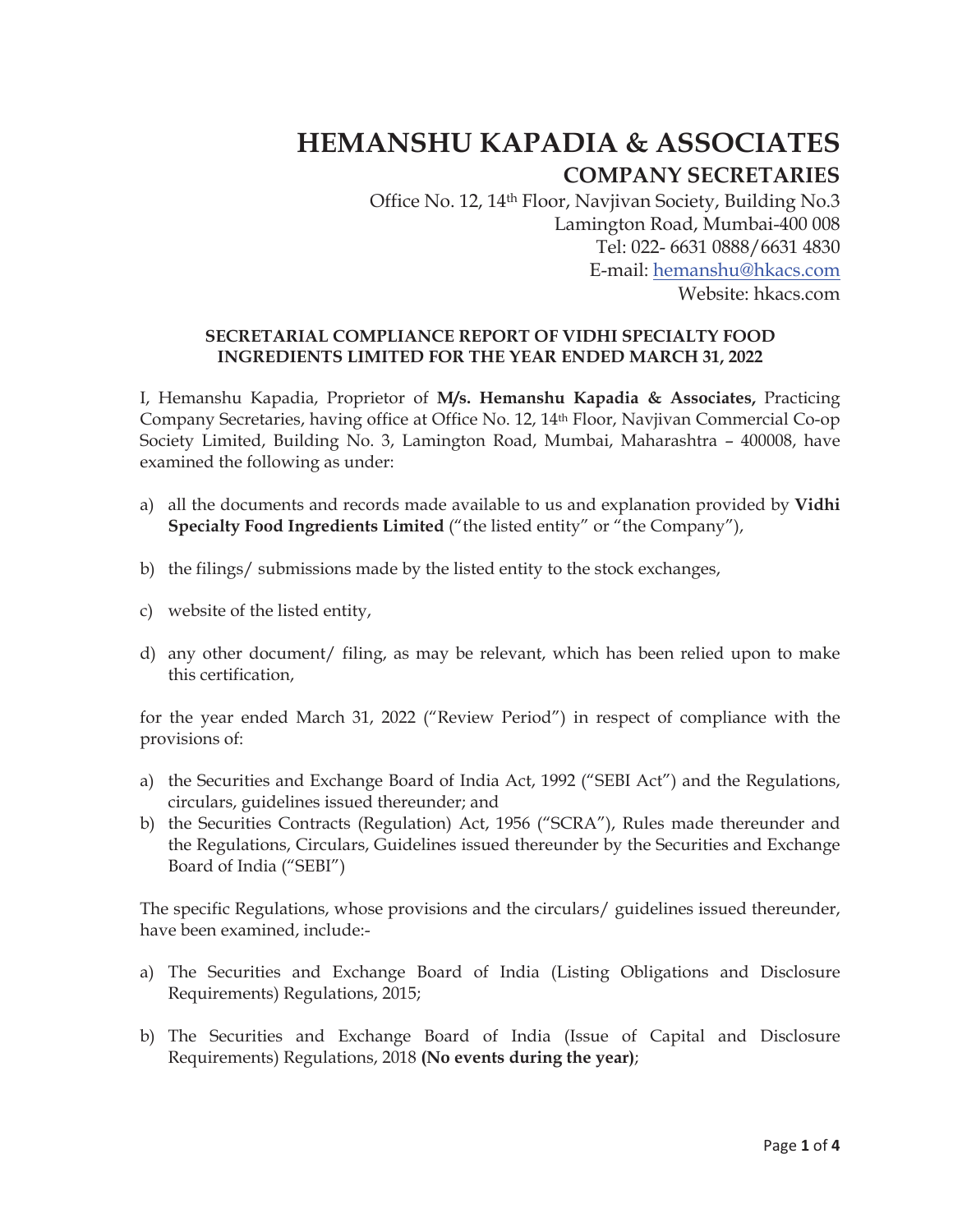- c) The Securities and Exchange Board of India (Substantial Acquisition of Shares and Takeovers) Regulations, 2011;
- d) The Securities and Exchange Board of India (Buy-back of Securities) Regulations, 2018 **(No events during the year)**;
- e) The Securities and Exchange Board of India (Share Based Employee Benefits) Regulations, 2014 / the Securities and Exchange Board of India (Share Based Employee Benefits and Sweat Equity) Regulations, 2021 **(No events during the year)**;
- f) The Securities and Exchange Board of India (Issue and Listing of Debt Securities) Regulations, 2008 / the Securities and Exchange Board of India (Issue and Listing of Non-Convertible Securities) Regulations, 2021 **(No events during the year)**;
- g) The Securities and Exchange Board of India (Issue and Listing of Non-Convertible Redeemable Preference Shares) Regulations, 2013 / the Securities and Exchange Board of India (Issue and Listing of Non-Convertible Securities) Regulations, 2021; **(No events during the year)**;
- h) The Securities and Exchange Board of India (Prohibition of Insider Trading) Regulations, 2015;
- i) The Securities and Exchange Board of India (Depositories and Participants) Regulations, 2018;
- j) The Securities and Exchange Board of India (Registrars to an Issue and Share Transfer Agents) Regulations, 1993 with regard to dealing with the Company; and
- k) Circulars/guidelines issued thereunder;

and based on the above examination, I hereby report that, during the Review Period:

a) The listed entity has complied with the provisions of the above Regulations and circulars/ guidelines issued thereunder, except in respect of matters specified below:-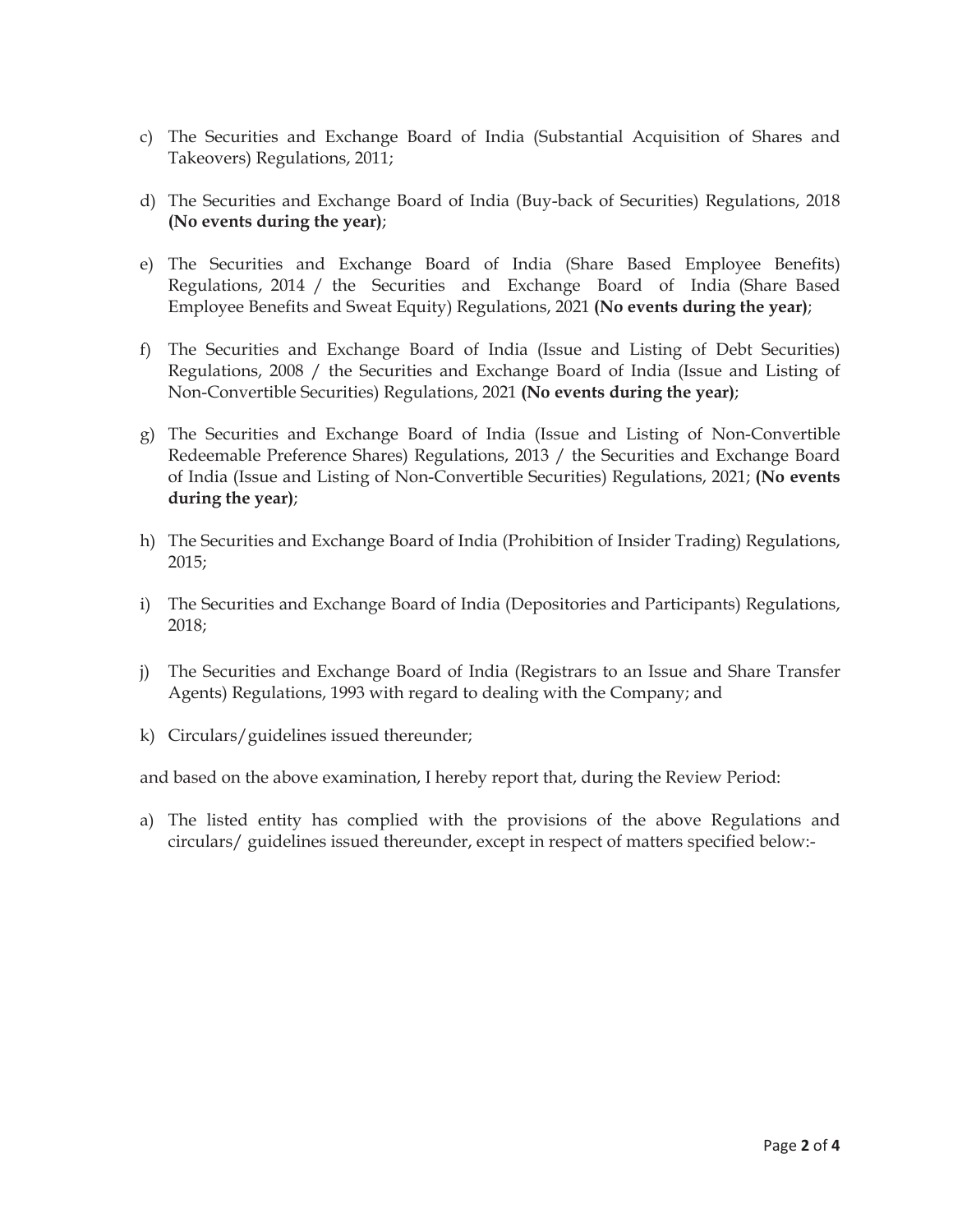| Sr.            | Compliance Requirement   Deviations                                                                                                                                                                                                                                                                                                                                                                                                                                                                           |                                                                                                                                                                                                                                                                                                                                                                                                                                                                                   | <b>Observations/ Remarks</b>                                                                                                                                                                                                                                                                                                                                                                                                                                                                                                                               |  |  |
|----------------|---------------------------------------------------------------------------------------------------------------------------------------------------------------------------------------------------------------------------------------------------------------------------------------------------------------------------------------------------------------------------------------------------------------------------------------------------------------------------------------------------------------|-----------------------------------------------------------------------------------------------------------------------------------------------------------------------------------------------------------------------------------------------------------------------------------------------------------------------------------------------------------------------------------------------------------------------------------------------------------------------------------|------------------------------------------------------------------------------------------------------------------------------------------------------------------------------------------------------------------------------------------------------------------------------------------------------------------------------------------------------------------------------------------------------------------------------------------------------------------------------------------------------------------------------------------------------------|--|--|
| No.            | (Regulations/ circulars /                                                                                                                                                                                                                                                                                                                                                                                                                                                                                     |                                                                                                                                                                                                                                                                                                                                                                                                                                                                                   | Practicing<br><b>of</b><br>the                                                                                                                                                                                                                                                                                                                                                                                                                                                                                                                             |  |  |
|                | guidelines<br>including                                                                                                                                                                                                                                                                                                                                                                                                                                                                                       |                                                                                                                                                                                                                                                                                                                                                                                                                                                                                   | <b>Company Secretary</b>                                                                                                                                                                                                                                                                                                                                                                                                                                                                                                                                   |  |  |
|                | specific clause)                                                                                                                                                                                                                                                                                                                                                                                                                                                                                              |                                                                                                                                                                                                                                                                                                                                                                                                                                                                                   |                                                                                                                                                                                                                                                                                                                                                                                                                                                                                                                                                            |  |  |
| 1.             | Regulation $6(1)$ of the SEBI<br>(Listing Obligations<br>and<br>Disclosure<br>Requirements)<br>Regulations, 2015 - A listed<br>entity shall<br>appoint<br>a<br>qualified company secretary<br>as the compliance officer.                                                                                                                                                                                                                                                                                      | Awdhesh<br>Mr.<br>Pandey,<br>Company Secretary<br>and<br>Compliance Officer of the<br>Company had resigned<br>w.e.f. closing working hour<br>of May $12$ ,<br>2021.<br>The<br>Company has appointed<br>Ms. Priyanka Suresh Soni,<br>Company Secretary,<br>as<br>Compliance Officer of the<br>Company w.e.f. November<br>08, 2021. Hence, there was<br>Compliance Officer<br>no<br>during the period from<br>closure of working hour of<br>May 12, 2021 till November<br>07, 2021. | The<br><b>SEBI</b><br>Listing<br>Regulation<br>does<br>not<br>prescribe<br>time<br>limit<br>which<br>within<br>the<br>Company<br>Secretary/<br>Compliance Officer to<br>be appointed. However,<br>Section 203(4) of the<br>Companies Act, 2013<br>provide 6 months' time<br>to fill the casual vacancy<br>office<br>of<br>the<br>in<br>Company<br>Secretary.<br>Accordingly,<br>the<br>appointment<br><sub>of</sub><br>Company Secretary was<br>made w.e.f. November<br>08, 2021, which was<br>within 6 months from<br>the date of creation of<br>vacancy. |  |  |
| $\overline{2}$ | Regulation 25(10) of the<br>SEBI (Listing Obligations<br>Disclosure<br>and<br>Requirements) Regulations,<br>2015 - With effect from<br>January 1, 2022, the top 1000<br>listed entities by market<br>capitalization calculated as<br>March 31 of the<br>on<br>preceding financial year,<br>shall undertake Directors<br>and Officers insurance ('D<br>and O insurance') for all<br>their independent directors<br>of such quantum and for<br>such risks as may be<br>determined by its board of<br>directors. | The Company being, top<br>1000 listed entity by Market<br>Cap as on March 31, 2021,<br>was required to have D&O<br>insurance w.e.f. January 01,<br>2022.                                                                                                                                                                                                                                                                                                                          | The Company<br>has<br>obtained<br>D&O<br>insurance which was<br>effective from March 28,<br>2022.                                                                                                                                                                                                                                                                                                                                                                                                                                                          |  |  |